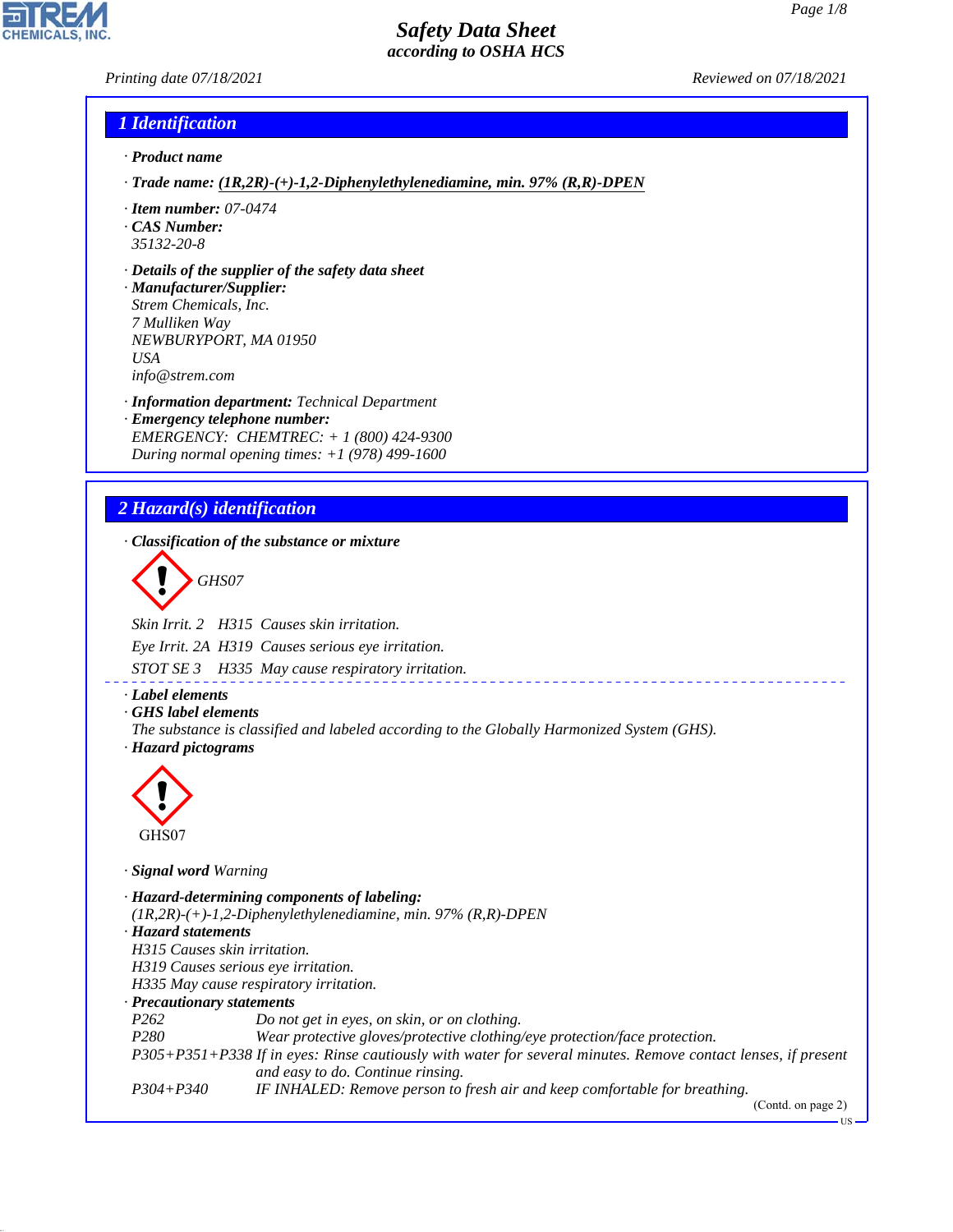*Printing date 07/18/2021 Reviewed on 07/18/2021*



## *3 Composition/information on ingredients*

*· Chemical characterization: Substances*

*· CAS No. Description*

*35132-20-8 (1R,2R)-(+)-1,2-Diphenylethylenediamine, min. 97% (R,R)- DPEN*

# *4 First-aid measures*

- *· Description of first aid measures*
- *· After inhalation: In case of unconsciousness place patient stably in side position for transportation.*
- *· After skin contact: Immediately wash with water and soap and rinse thoroughly.*
- *· After eye contact:*
- *Rinse opened eye for several minutes under running water. If symptoms persist, consult a doctor.*
- *· After swallowing: If symptoms persist consult doctor.*
- *· Information for doctor:*
- *· Most important symptoms and effects, both acute and delayed No further relevant information available.*
- *· Indication of any immediate medical attention and special treatment needed No further relevant information available.*

# *5 Fire-fighting measures*

- *· Extinguishing media*
- *· Suitable extinguishing agents: Use fire fighting measures that suit the environment.*
- *· Special hazards arising from the substance or mixture No further relevant information available.*
- *· Advice for firefighters*

44.1.1

*· Protective equipment: No special measures required.*

(Contd. on page 3)

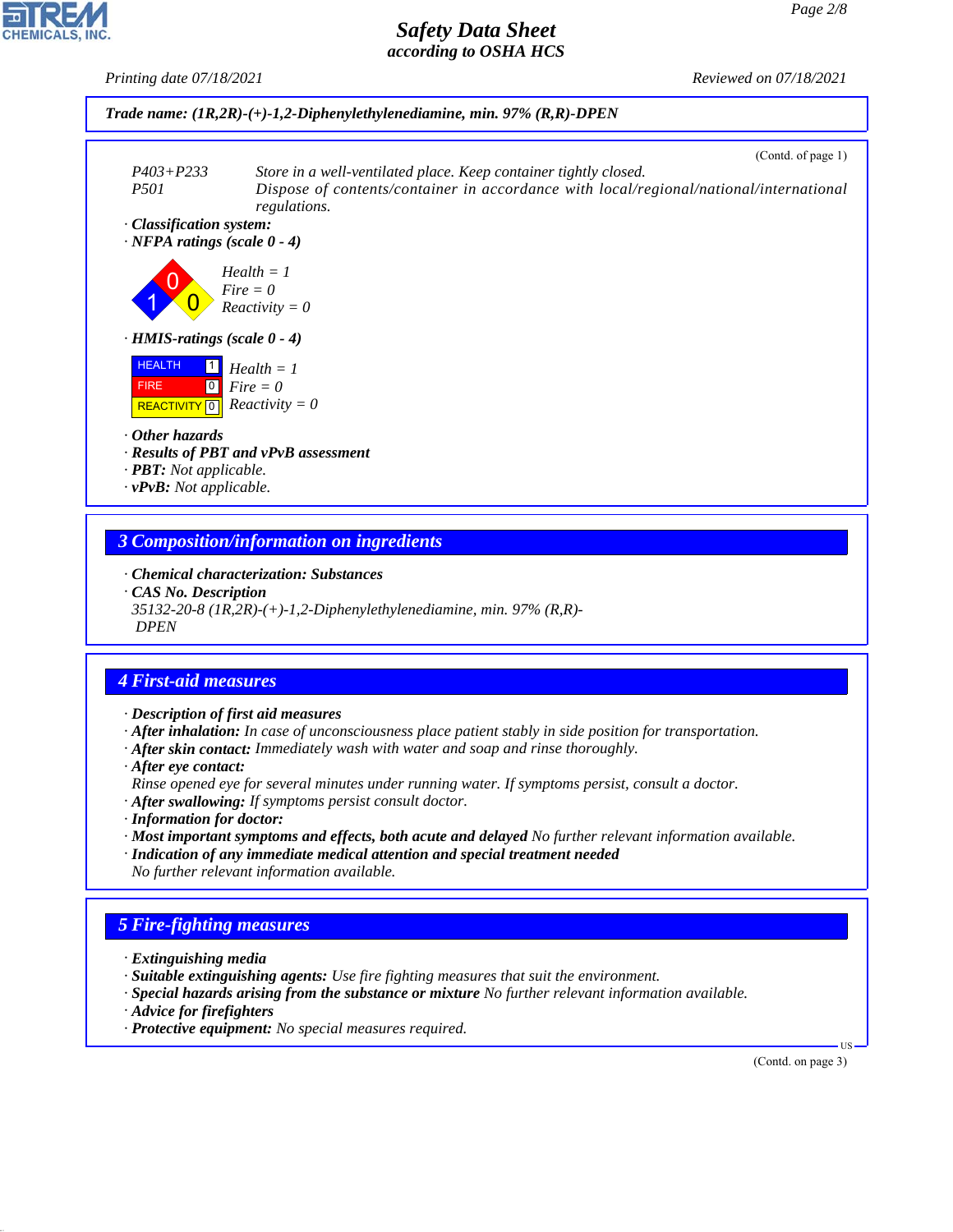*Printing date 07/18/2021 Reviewed on 07/18/2021*

#### *Trade name: (1R,2R)-(+)-1,2-Diphenylethylenediamine, min. 97% (R,R)-DPEN*

(Contd. of page 2)

#### *6 Accidental release measures*

- *· Personal precautions, protective equipment and emergency procedures Not required.*
- *· Environmental precautions: No special measures required.*
- *· Methods and material for containment and cleaning up: Dispose contaminated material as waste according to item 13. Ensure adequate ventilation.*
- *· Reference to other sections See Section 7 for information on safe handling. See Section 8 for information on personal protection equipment. See Section 13 for disposal information.*
- *· Protective Action Criteria for Chemicals*

*· PAC-1:*

*Substance is not listed.*

*· PAC-2:*

*Substance is not listed.*

*· PAC-3:*

*Substance is not listed.*

### *7 Handling and storage*

*· Handling:*

- *· Precautions for safe handling No special precautions are necessary if used correctly.*
- *· Information about protection against explosions and fires: No special measures required.*
- *· Conditions for safe storage, including any incompatibilities*

*· Storage:*

- *· Requirements to be met by storerooms and receptacles: No special requirements.*
- *· Information about storage in one common storage facility: Not required.*
- *· Further information about storage conditions: Keep receptacle tightly sealed.*
- *· Specific end use(s) No further relevant information available.*

#### *8 Exposure controls/personal protection*

- *· Additional information about design of technical systems: No further data; see item 7.*
- *· Control parameters*
- *· Components with limit values that require monitoring at the workplace: Not required.*
- *· Additional information: The lists that were valid during the creation were used as basis.*
- *· Exposure controls*

44.1.1

- *· Personal protective equipment:*
- *· General protective and hygienic measures: Keep away from foodstuffs, beverages and feed. Immediately remove all soiled and contaminated clothing. Wash hands before breaks and at the end of work. Avoid contact with the eyes and skin.*
- *· Breathing equipment: A NIOSH approved respirator in accordance with 29 CFR 1910.134.*

(Contd. on page 4)



US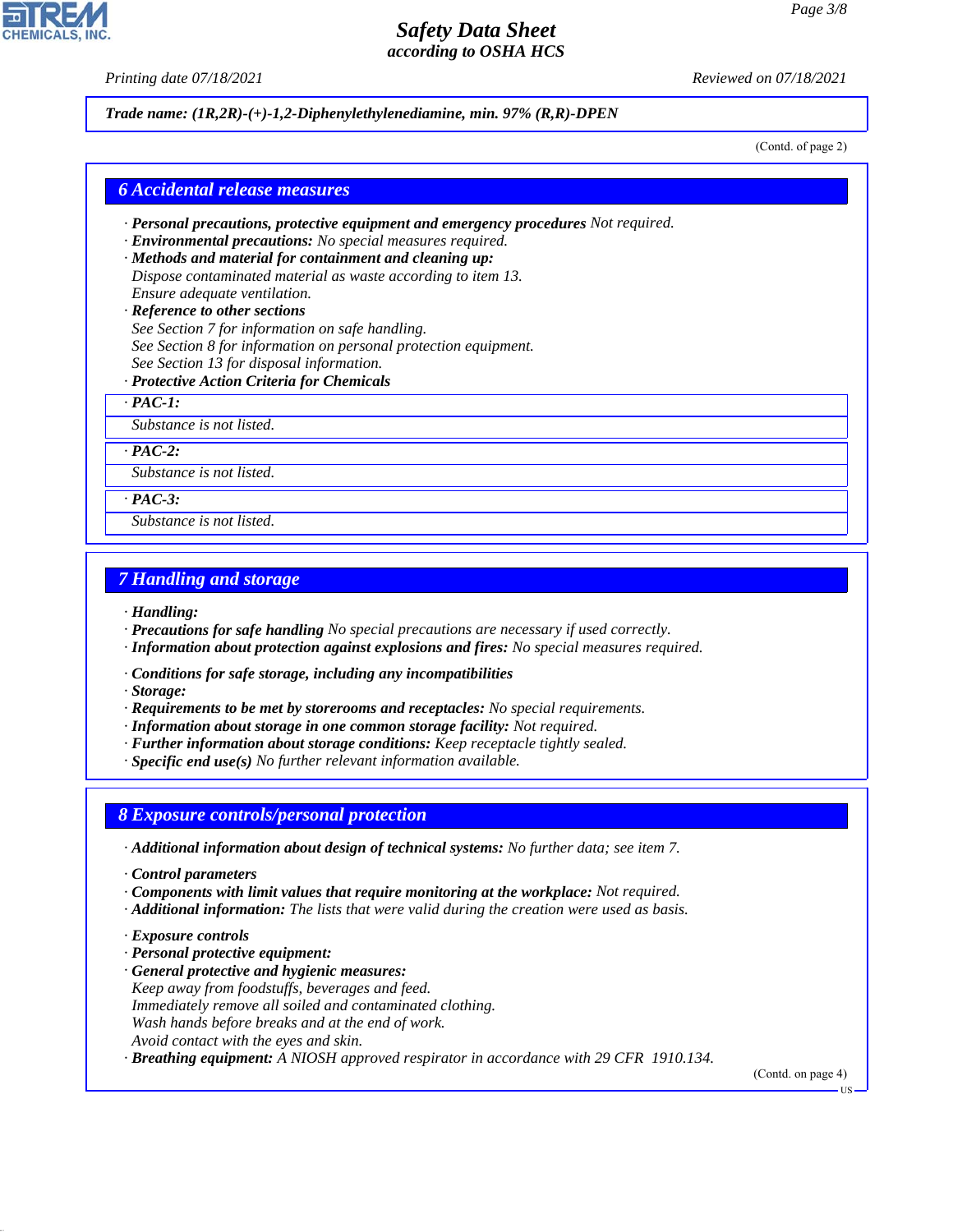**CHEMICALS, INC** 

*Printing date 07/18/2021 Reviewed on 07/18/2021*

*Trade name: (1R,2R)-(+)-1,2-Diphenylethylenediamine, min. 97% (R,R)-DPEN*

(Contd. of page 3)

*· Protection of hands:*



\_S*Protective gloves*

*The glove material has to be impermeable and resistant to the product/ the substance/ the preparation. Due to missing tests no recommendation to the glove material can be given for the product/ the preparation/ the chemical mixture.*

*Selection of the glove material on consideration of the penetration times, rates of diffusion and the degradation · Material of gloves*

*The selection of the suitable gloves does not only depend on the material, but also on further marks of quality and varies from manufacturer to manufacturer.*

*· Penetration time of glove material*

*The exact break through time has to be found out by the manufacturer of the protective gloves and has to be observed.*

*· Eye protection:*



44.1.1

\_R*Tightly sealed goggles*

| <b>9 Physical and chemical properties</b>               |                                               |  |
|---------------------------------------------------------|-----------------------------------------------|--|
| · Information on basic physical and chemical properties |                                               |  |
| <b>General Information</b>                              |                                               |  |
| $\cdot$ Appearance:                                     |                                               |  |
| Form:                                                   | Crystalline                                   |  |
| Color:                                                  | White                                         |  |
| $\cdot$ Odor:                                           | <i><u><b>Odorless</b></u></i>                 |  |
| · Odor threshold:                                       | Not determined.                               |  |
| $\cdot$ pH-value:                                       | Not applicable.                               |  |
| Change in condition                                     |                                               |  |
| <b>Melting point/Melting range:</b>                     | 85-87 °C (185-189 °F)                         |  |
| <b>Boiling point/Boiling range:</b>                     | Undetermined.                                 |  |
| · Flash point:                                          | Not applicable.                               |  |
| · Flammability (solid, gaseous):                        | Not determined.                               |  |
| · Ignition temperature:                                 |                                               |  |
| Decomposition temperature:                              | Not determined.                               |  |
| $\cdot$ Auto igniting:                                  | Not determined.                               |  |
| · Danger of explosion:                                  | Product does not present an explosion hazard. |  |
| · Explosion limits:                                     |                                               |  |
| Lower:                                                  | Not determined.                               |  |
| <b>Upper:</b>                                           | Not determined.                               |  |
| $\cdot$ Vapor pressure:                                 | Not applicable.                               |  |
| $\cdot$ Density:                                        | Not determined.                               |  |
| $\cdot$ Relative density                                | Not determined.                               |  |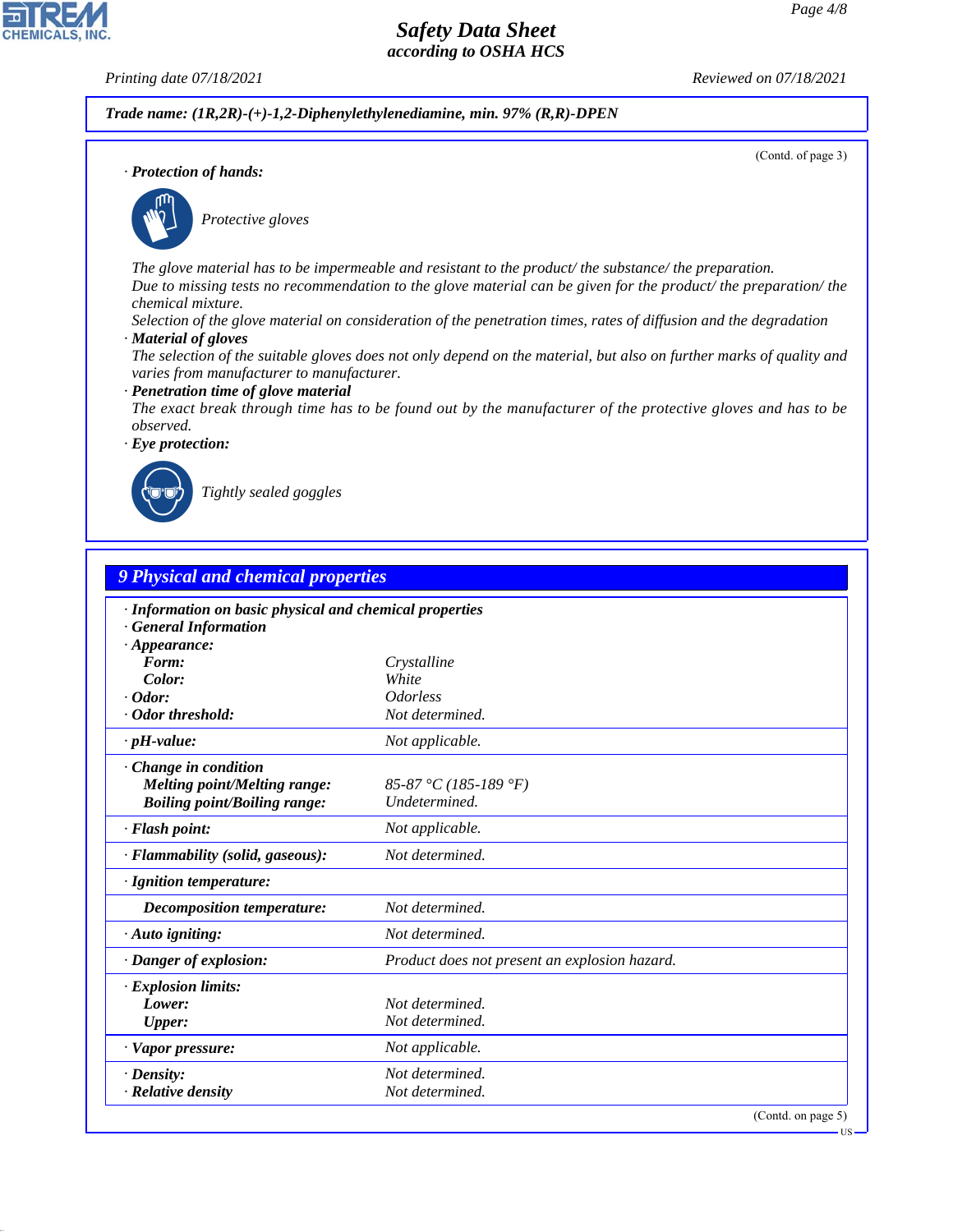*Printing date 07/18/2021 Reviewed on 07/18/2021*

*Trade name: (1R,2R)-(+)-1,2-Diphenylethylenediamine, min. 97% (R,R)-DPEN*

|                                                            |                                            | (Contd. of page 4) |
|------------------------------------------------------------|--------------------------------------------|--------------------|
| · Vapor density                                            | Not applicable.                            |                    |
| $\cdot$ Evaporation rate                                   | Not applicable.                            |                    |
| · Solubility in / Miscibility with                         |                                            |                    |
| Water:                                                     | Insoluble.                                 |                    |
| · Partition coefficient (n-octanol/water): Not determined. |                                            |                    |
| $\cdot$ Viscosity:                                         |                                            |                    |
| Dynamic:                                                   | Not applicable.                            |                    |
| Kinematic:                                                 | Not applicable.                            |                    |
| · Solvent content:                                         |                                            |                    |
| Organic solvents:                                          | $0.0\%$                                    |                    |
| <b>VOC</b> content:                                        | 0.0 g/l / 0.00 lb/gl                       |                    |
| Solids content:                                            | 100.0%                                     |                    |
| $\cdot$ Other information                                  | No further relevant information available. |                    |

# *10 Stability and reactivity*

- *· Reactivity No further relevant information available.*
- *· Chemical stability*
- *· Thermal decomposition / conditions to be avoided: No decomposition if used according to specifications.*
- *· Possibility of hazardous reactions No dangerous reactions known.*
- *· Conditions to avoid No further relevant information available.*
- *· Incompatible materials: No further relevant information available.*
- *· Hazardous decomposition products: No dangerous decomposition products known.*

# *11 Toxicological information*

- *· Information on toxicological effects*
- *· Acute toxicity:*
- *· Primary irritant effect:*
- *· on the skin: Irritant to skin and mucous membranes.*
- *· on the eye: Irritating effect.*
- *· Sensitization: No sensitizing effects known.*
- *· Additional toxicological information:*

#### *· Carcinogenic categories*

*· IARC (International Agency for Research on Cancer)*

*Substance is not listed.*

### *· NTP (National Toxicology Program)*

*Substance is not listed.*

### *· OSHA-Ca (Occupational Safety & Health Administration)*

*Substance is not listed.*

# *12 Ecological information*

*· Toxicity*

44.1.1

- *· Aquatic toxicity: No further relevant information available.*
- *· Persistence and degradability No further relevant information available.*

(Contd. on page 6) US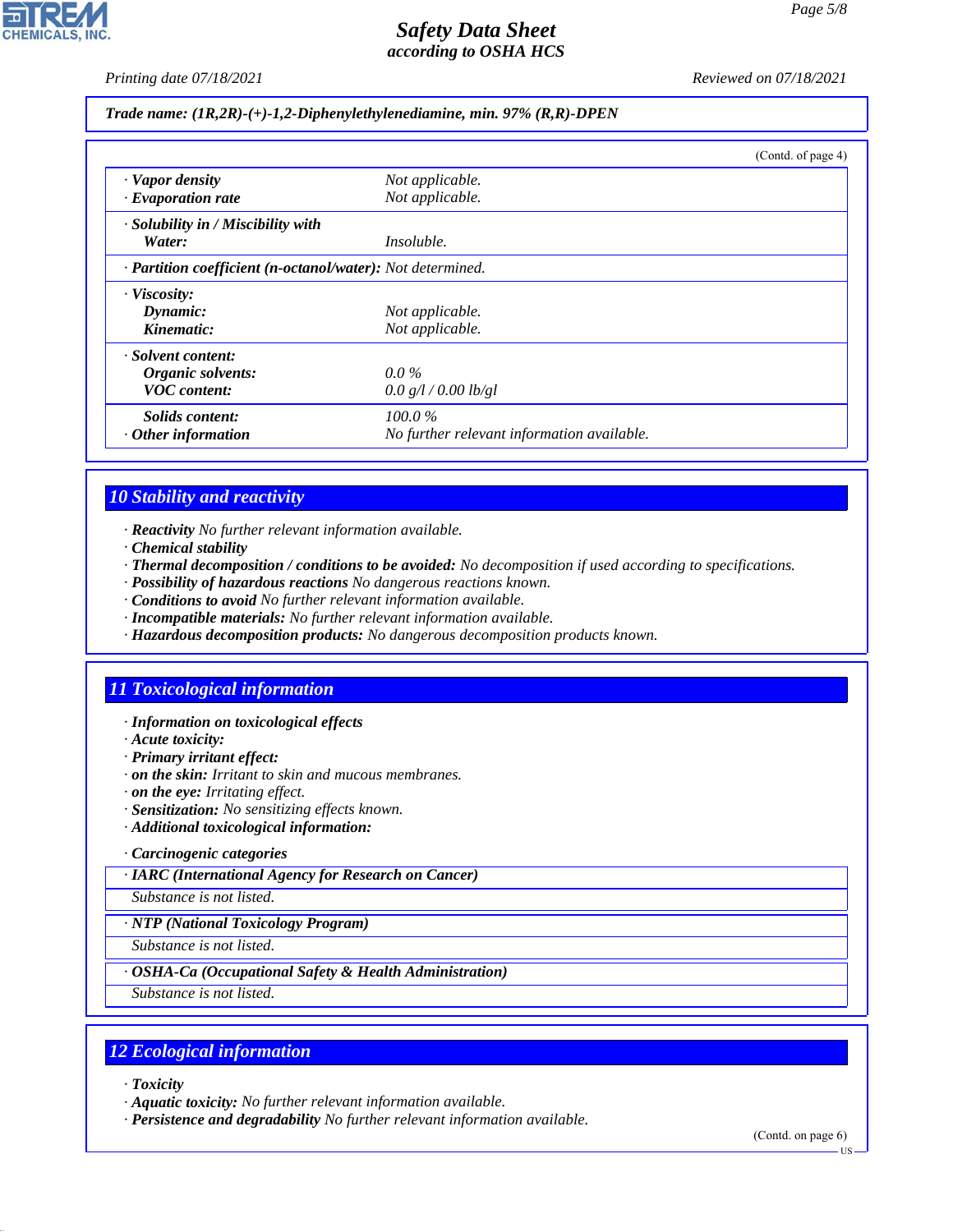**CHEMICALS, INC** 

*Printing date 07/18/2021 Reviewed on 07/18/2021*

#### *Trade name: (1R,2R)-(+)-1,2-Diphenylethylenediamine, min. 97% (R,R)-DPEN*

(Contd. of page 5)

- *· Behavior in environmental systems:*
- *· Bioaccumulative potential No further relevant information available.*
- *· Mobility in soil No further relevant information available.*
- *· Additional ecological information:*
- *· General notes: Not known to be hazardous to water.*
- *· Results of PBT and vPvB assessment*
- *· PBT: Not applicable.*
- *· vPvB: Not applicable.*
- *· Other adverse effects No further relevant information available.*

### *13 Disposal considerations*

#### *· Waste treatment methods*

*· Recommendation:*

*Must not be disposed of together with household garbage. Do not allow product to reach sewage system.*

- *· Uncleaned packagings:*
- *· Recommendation: Disposal must be made according to official regulations.*

| <b>14 Transport information</b>                                                     |                 |
|-------------------------------------------------------------------------------------|-----------------|
| $\cdot$ UN-Number<br>· DOT, ADN, IMDG, IATA                                         | not regulated   |
| $\cdot$ UN proper shipping name<br>· DOT, ADN, IMDG, IATA                           | not regulated   |
| $\cdot$ Transport hazard class(es)                                                  |                 |
| · DOT, ADN, IMDG, IATA<br>· Class                                                   | not regulated   |
| · Packing group<br>· DOT, IMDG, IATA                                                | not regulated   |
| · Environmental hazards:<br>$\cdot$ Marine pollutant:                               | No              |
| $\cdot$ Special precautions for user                                                | Not applicable. |
| · Transport in bulk according to Annex II of<br><b>MARPOL73/78 and the IBC Code</b> | Not applicable. |
| · UN "Model Regulation":                                                            | not regulated   |

## *15 Regulatory information*

- *· Safety, health and environmental regulations/legislation specific for the substance or mixture · Sara*
- *· Section 355 (extremely hazardous substances):*
- *Substance is not listed.*
- *· Section 313 (Specific toxic chemical listings):*
- *Substance is not listed.*

44.1.1

(Contd. on page 7)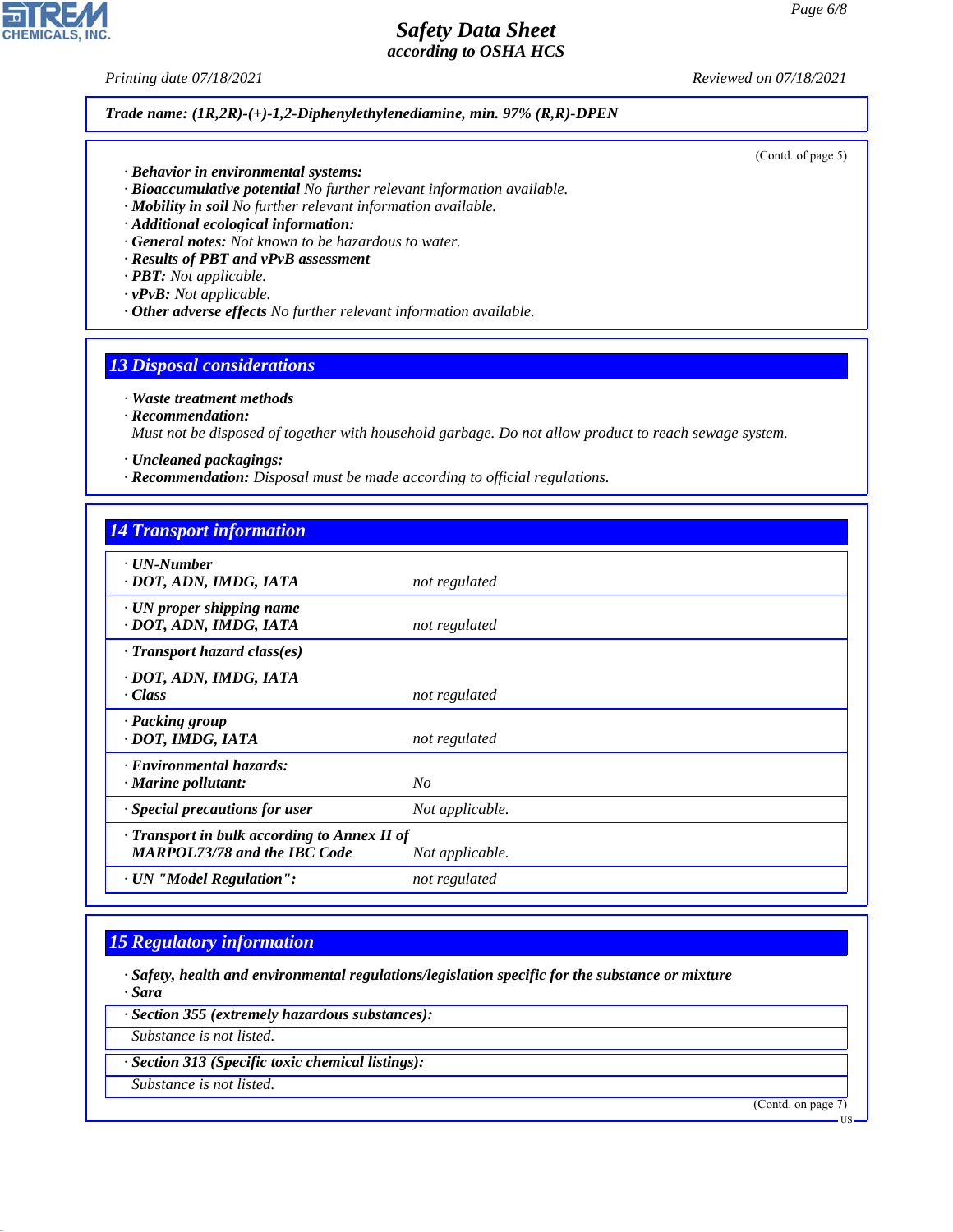*Printing date 07/18/2021 Reviewed on 07/18/2021*

*Trade name: (1R,2R)-(+)-1,2-Diphenylethylenediamine, min. 97% (R,R)-DPEN*

(Contd. of page 6)

|                                                                       | · TSCA (Toxic Substances Control Act):                                                                                                                                                                                                                                                                          |
|-----------------------------------------------------------------------|-----------------------------------------------------------------------------------------------------------------------------------------------------------------------------------------------------------------------------------------------------------------------------------------------------------------|
| Substance is not listed.                                              |                                                                                                                                                                                                                                                                                                                 |
| · Proposition 65                                                      |                                                                                                                                                                                                                                                                                                                 |
|                                                                       | Chemicals known to cause cancer:                                                                                                                                                                                                                                                                                |
| Substance is not listed.                                              |                                                                                                                                                                                                                                                                                                                 |
|                                                                       | · Chemicals known to cause reproductive toxicity for females:                                                                                                                                                                                                                                                   |
| Substance is not listed.                                              |                                                                                                                                                                                                                                                                                                                 |
|                                                                       | Chemicals known to cause reproductive toxicity for males:                                                                                                                                                                                                                                                       |
| Substance is not listed.                                              |                                                                                                                                                                                                                                                                                                                 |
|                                                                       |                                                                                                                                                                                                                                                                                                                 |
|                                                                       | Chemicals known to cause developmental toxicity:                                                                                                                                                                                                                                                                |
| Substance is not listed.                                              |                                                                                                                                                                                                                                                                                                                 |
| · Carcinogenic categories                                             |                                                                                                                                                                                                                                                                                                                 |
|                                                                       | · EPA (Environmental Protection Agency)                                                                                                                                                                                                                                                                         |
| Substance is not listed.                                              |                                                                                                                                                                                                                                                                                                                 |
|                                                                       | · TLV (Threshold Limit Value established by ACGIH)                                                                                                                                                                                                                                                              |
| Substance is not listed.                                              |                                                                                                                                                                                                                                                                                                                 |
|                                                                       | · NIOSH-Ca (National Institute for Occupational Safety and Health)                                                                                                                                                                                                                                              |
|                                                                       |                                                                                                                                                                                                                                                                                                                 |
|                                                                       |                                                                                                                                                                                                                                                                                                                 |
| Substance is not listed.<br>GHS label elements<br>· Hazard pictograms | The substance is classified and labeled according to the Globally Harmonized System (GHS).                                                                                                                                                                                                                      |
|                                                                       |                                                                                                                                                                                                                                                                                                                 |
| GHS07                                                                 |                                                                                                                                                                                                                                                                                                                 |
| · Signal word Warning                                                 |                                                                                                                                                                                                                                                                                                                 |
|                                                                       | · Hazard-determining components of labeling:                                                                                                                                                                                                                                                                    |
|                                                                       | $(1R,2R)-(+)$ -1,2-Diphenylethylenediamine, min. 97% (R,R)-DPEN                                                                                                                                                                                                                                                 |
| · Hazard statements                                                   |                                                                                                                                                                                                                                                                                                                 |
| H315 Causes skin irritation.                                          |                                                                                                                                                                                                                                                                                                                 |
|                                                                       | H319 Causes serious eye irritation.                                                                                                                                                                                                                                                                             |
|                                                                       | H335 May cause respiratory irritation.                                                                                                                                                                                                                                                                          |
| · Precautionary statements                                            |                                                                                                                                                                                                                                                                                                                 |
| P <sub>262</sub>                                                      | Do not get in eyes, on skin, or on clothing.                                                                                                                                                                                                                                                                    |
| P <sub>280</sub>                                                      | Wear protective gloves/protective clothing/eye protection/face protection.                                                                                                                                                                                                                                      |
|                                                                       |                                                                                                                                                                                                                                                                                                                 |
|                                                                       | and easy to do. Continue rinsing.                                                                                                                                                                                                                                                                               |
| P304+P340                                                             | IF INHALED: Remove person to fresh air and keep comfortable for breathing.                                                                                                                                                                                                                                      |
| $P403 + P233$                                                         | Store in a well-ventilated place. Keep container tightly closed.                                                                                                                                                                                                                                                |
| P501                                                                  |                                                                                                                                                                                                                                                                                                                 |
|                                                                       | P305+P351+P338 If in eyes: Rinse cautiously with water for several minutes. Remove contact lenses, if present<br>Dispose of contents/container in accordance with local/regional/national/international<br>regulations.<br>· Chemical safety assessment: A Chemical Safety Assessment has not been carried out. |



44.1.1